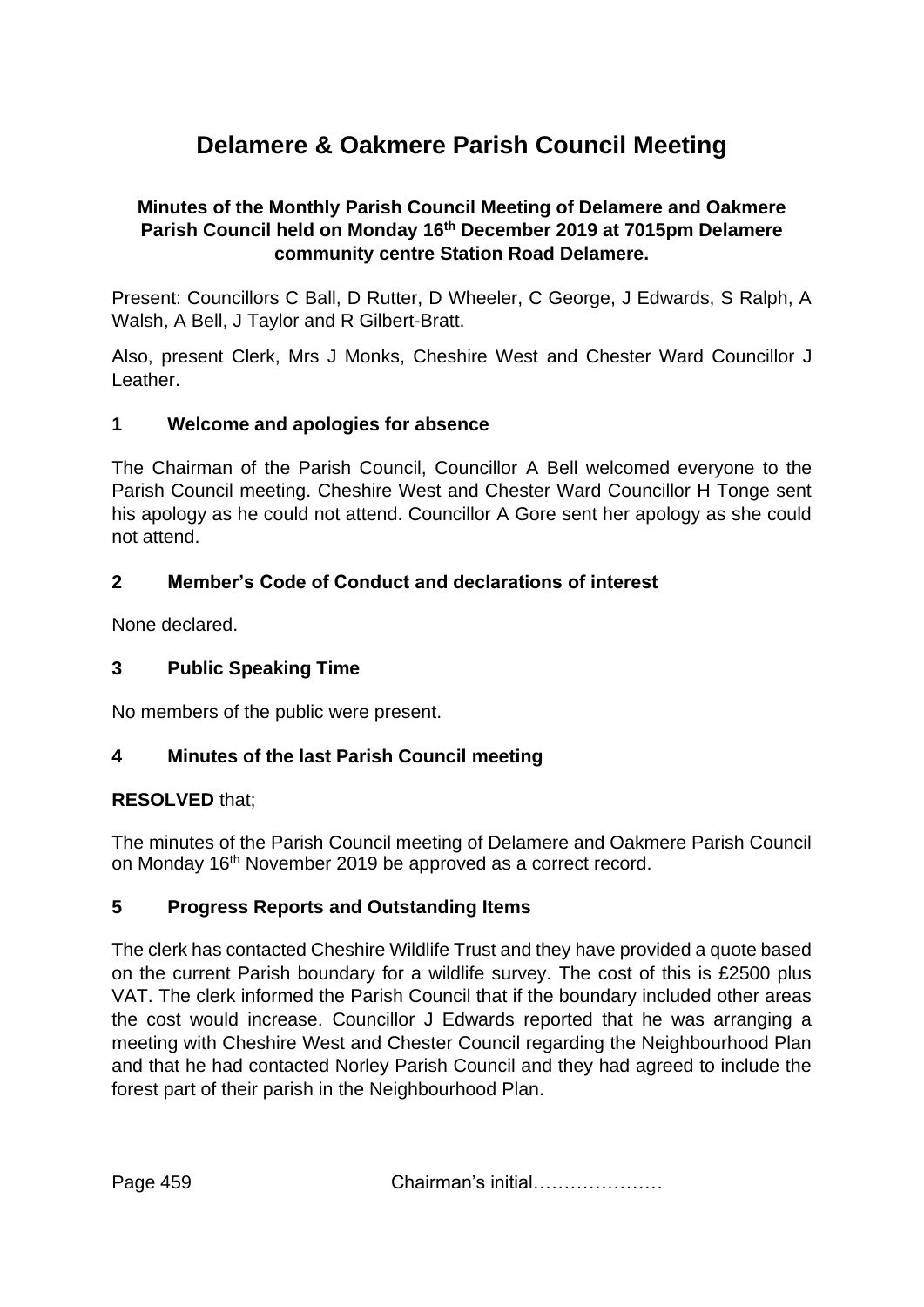The clerk had received an email dated 29<sup>th</sup> November 2019 from the Highways Department of Cheshire West and Chester Council with regards to the right-hand turn into St Peters Church. The Highways Department confirmed that they have no objection to this being implemented but this would have to be funded externally as it is a private access. The clerk was asked to obtain a quote from the Highways Department for this.

The clerk had contacted Cheshire West and Chester Council who had confirmed in an email dated 26<sup>th</sup> November 2019 that the highway gullies along Station Road will be cleansed on the next routine cyclic route.

The clerk had contacted the Booking Secretary of the Community centre and had booked the community centre for all the meeting dates in 2020. The main hall was free from 7.30pm onwards on Monday 20<sup>th</sup> April.

Councillor S Ralph confirmed that she had undertaken an inspection of Little Wood and Frith Avenue and she will send a report to the clerk.

The clerk had contacted Cheshire West and Chester Council with regards to the blocked drains on Eddisbury Hill. They confirmed in an email dated 22<sup>nd</sup> November that they had undertaken an inspection and they had found a blocked grid.

The clerk had contacted the Highways Department of Cheshire West and Chester Council regarding the request for new grit bins for Shakerley Close, Mere Crescent and for Frith Avenue. The Highways Department however confirmed in an email dated 22<sup>nd</sup> November 2019 that these roads did not meet their policy for the provision of a grit bin, however the Parish Council could fund their own grit bin in these locations. The clerk was requested to contact Cheshire West and Chester Council and request a cost for these.

The Highways Department of Cheshire West and Chester Council have raised a job for the leaning 40mph repeater sign on Station Road to be reset.

## **6 Correspondence**

None.

# **7 Planning**

The Parish Council considered all of the planning applications that had been received up to 16<sup>th</sup> December 2019.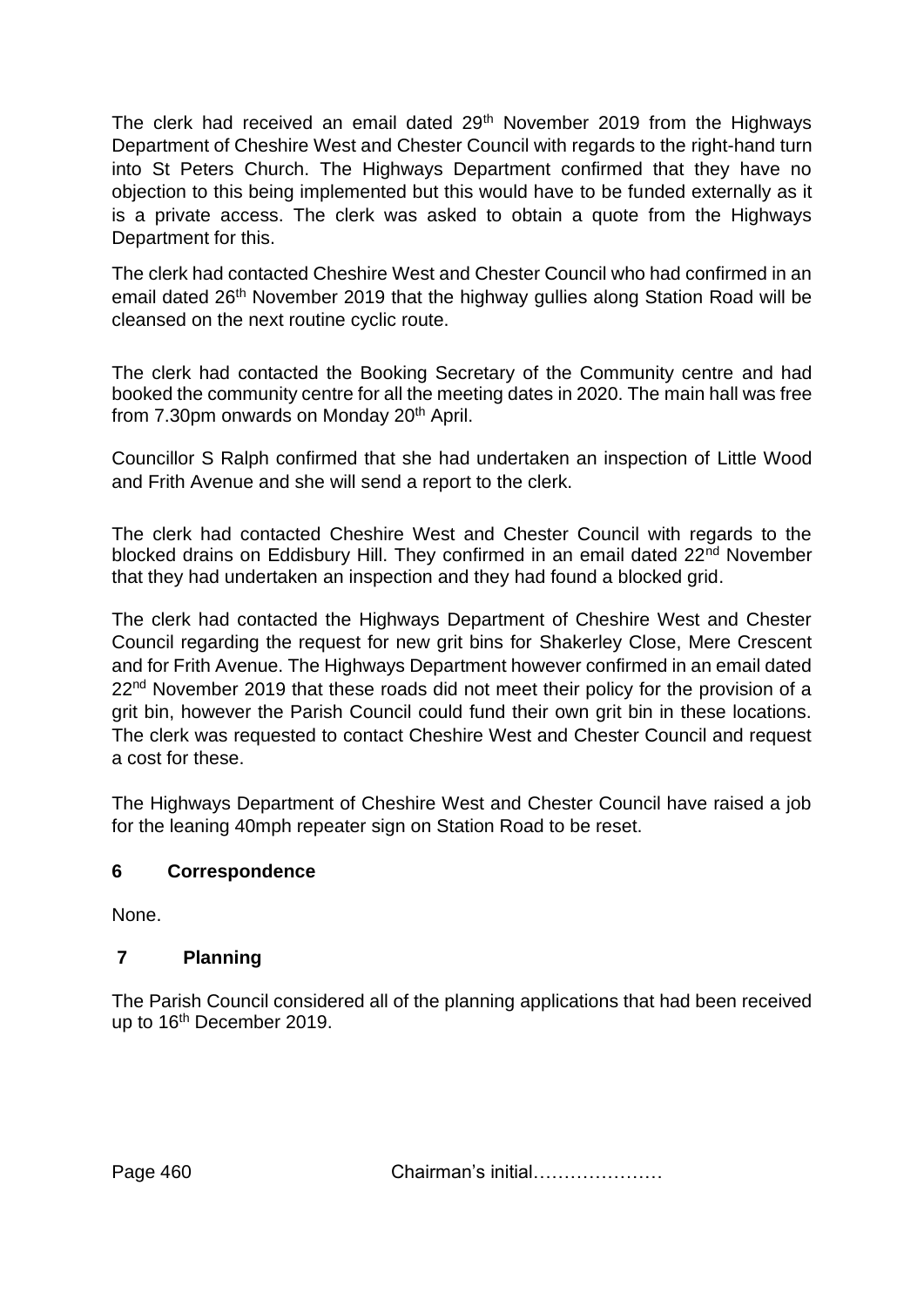## **RESOLVED** that;

- (a) No objections were made to 19/04076/FUL, Conversion of outbuilding into annex, Berwyn The Ridge Delamere.
- (b) No objections were made to 19/04140/FUL, Change of use of Agricultural Land to Equestrian Use, erection of Stable Block and erection of a Pole Barn for storage, Lot 5 Rectory Farm Chester Road Delamere.
- (c) No objections were made to 19/04158/FUL, Demolition of existing buildings, car park and yard and erection of two dwellings with associated access, materials and landscaping, Easy Life GM Ltd Chester Road Oakmere.

#### **8 Finance**

The clerk reported that the current bank balances were as follows and bank statements showing these amounts were presented and signed by the Chairman.

Bank account balance is £26,742.68 as at 30<sup>th</sup> November 2019. (The bank balance amount includes the New Homes Bonus fund)

Total of earmarked funds to date is £6872.83. Earmarked funds as follows;

£872.83 for Parish Council solicitors' fees (Butcher & Barlow) appointed 16<sup>th</sup> October 2017. (deduced from the New Homes Bonus fund).

£4,000 for Speed indicator Devise for Station Road, resolved to spend in July 2019 minutes.

£2,000 for Frith Avenue project, resolved to spend in November 2019 minutes.

New Homes Bonus fund (which is included in the bank balance) is £14509.80.

£21.00 unpaid cheque. £305.59 income for November 2019, £291.00 advertising income and £14.59 Scottish Power.

## **RESOLVED** that;

the following payments be authorised;

Page 461 Chairman's initial…………………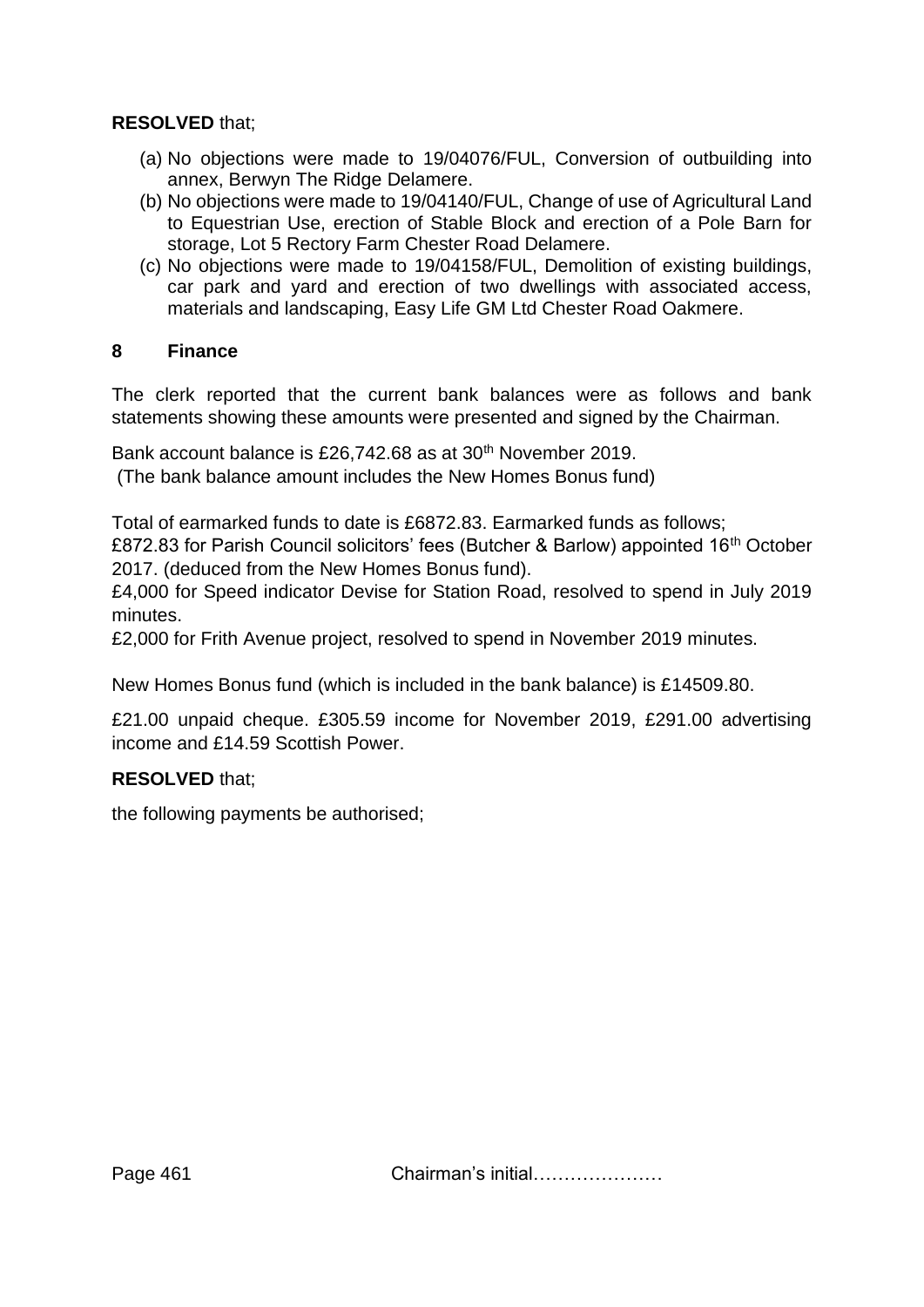| Method of<br>payment               | Payee                        | Particulars of payment                                   | Amount  |
|------------------------------------|------------------------------|----------------------------------------------------------|---------|
| Standing<br>Order 21 <sup>st</sup> | <b>Clerk</b>                 | <b>Salary for December</b>                               | £361.76 |
| Standing<br>Order 21 <sup>st</sup> | <b>Cheshire Pension Fund</b> | Employers &<br>employees<br>contribution for<br>December | £130.68 |
| 001058                             | <b>Clerk</b>                 | <b>Expenses for</b><br>December                          | £55.28  |
| 001059                             | <b>HMRC</b>                  | <b>Inland Revenue</b><br>payment                         | £271.40 |

# **9 Little Wood Maintenance**

The clerk had been contacted by a member of the public with regards to Little Wood and the play area. The clerk had contacted the Greenspace Team at Cheshire West and Chester Council regarding this matter.

They confirmed that Cheshire West and Chester Council are responsible for the play area only. Any maintenance issues with regards to Little Wood are the Parish Council's responsibility and any repairs the Parish Council will have to pay for.

The clerk however has a copy of the Little Wood, Bowyers Waste management Plan for 2011 which clearly states that Cheshire West and Chester Council and the Greenspace Ranger are responsible for the maintenance of site furniture including boardwalk.

The member of the public reported that the football posts are dangerous and required removal and replacement. The clerk noted that these have now been removed.

The member of the public and Parish Councillors have reported that the wire mesh on the boardwalk requires replacement as it damaged and it is a trip hazard. The clerk had obtained some quotes for the necessary repairs.

## **RESOLVED** that;

The clerk was requested to contact Cheshire West and Chester Council to do the necessary repairs at it was their responsibility. This has been reported under 4884203.

Page 462 Chairman's initial…………………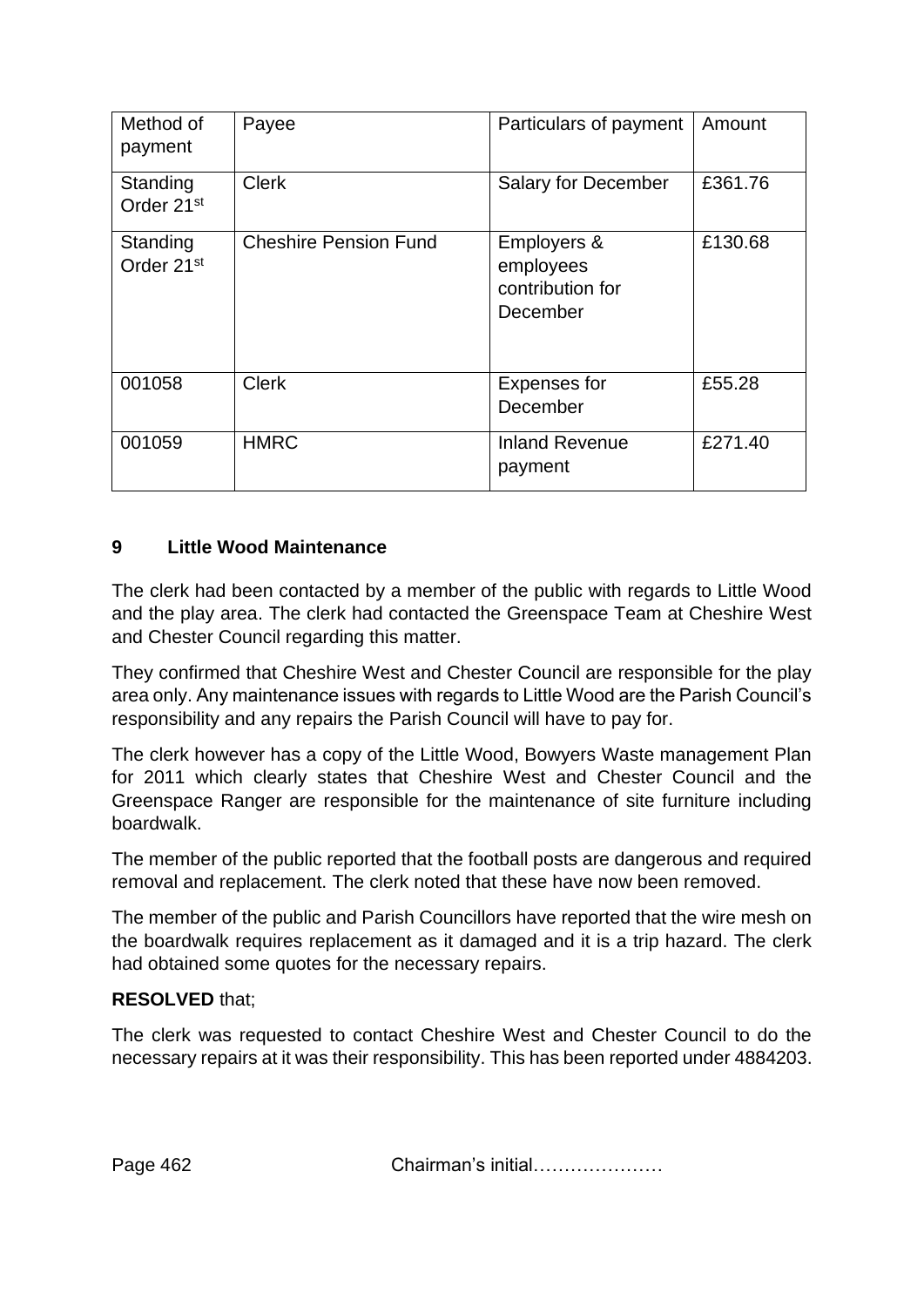## **10 Speed sign order**

Cheshire West and Chester Council have confirmed that the advertisement period for the proposed speed sign has now expired and they have provided a Section 50 form. The company concerned have confirmed that they will assist with the completion of the form however they want to confirm the order.

## **RESOLVED** that;

The clerk was to go ahead and order the Mini 300 SDU Speed sign with a smiley face from TWM (Traffic Control Systems) at the following cost;

One sign with one post – Mini 300 SDU standard solar sign £1,850.00

| Supply and fit including traffic management | £800.00  |
|---------------------------------------------|----------|
| Data Collection Option                      | £275.00  |
| Via Bluetooth device                        | £235.00. |

Total cost to be £3160 plus VAT.

No extended warranty will be purchased, and the costs will be taken out of the New Homes Bonus Fund/Community Infrastructure funds.

The current balance of the Community Infrastructure Fund is £2367.96. So, this will be used to bring the balance of this to nil. The remaining, £792.04 will be taken out of the New Homes Bonus Fund.

## **11 Oakmere Ward Vacant Seat**

The clerk informed the Parish Council that no applications had been received for the post of Parish Councillor for the vacant seat.

## **12 Training requests**

#### **RESOLVED** that;

The following expenditure was approved for training;

- 1. Induction for Clerks & Councillors Tarvin Community Centre Wednesday 24th June 1.30pm – 4.30pm cost £35.00 each for Councillor J Taylor and Councillor Gilbert-Bratt.
- 2. Planning 1 with John Knight- Canalside Conference Centre Wednesday 1st July – 6.00pm – 9.00pm. Cost £35.00 for Councillor J Taylor.
- 3. Planning 2 with John Knight Canalside Conference Centre Wednesday 22nd July 6.00pm – 9.00pm. Cost £35.00 for Councillor J Taylor.

Page 463 **Chairman's initial…………………**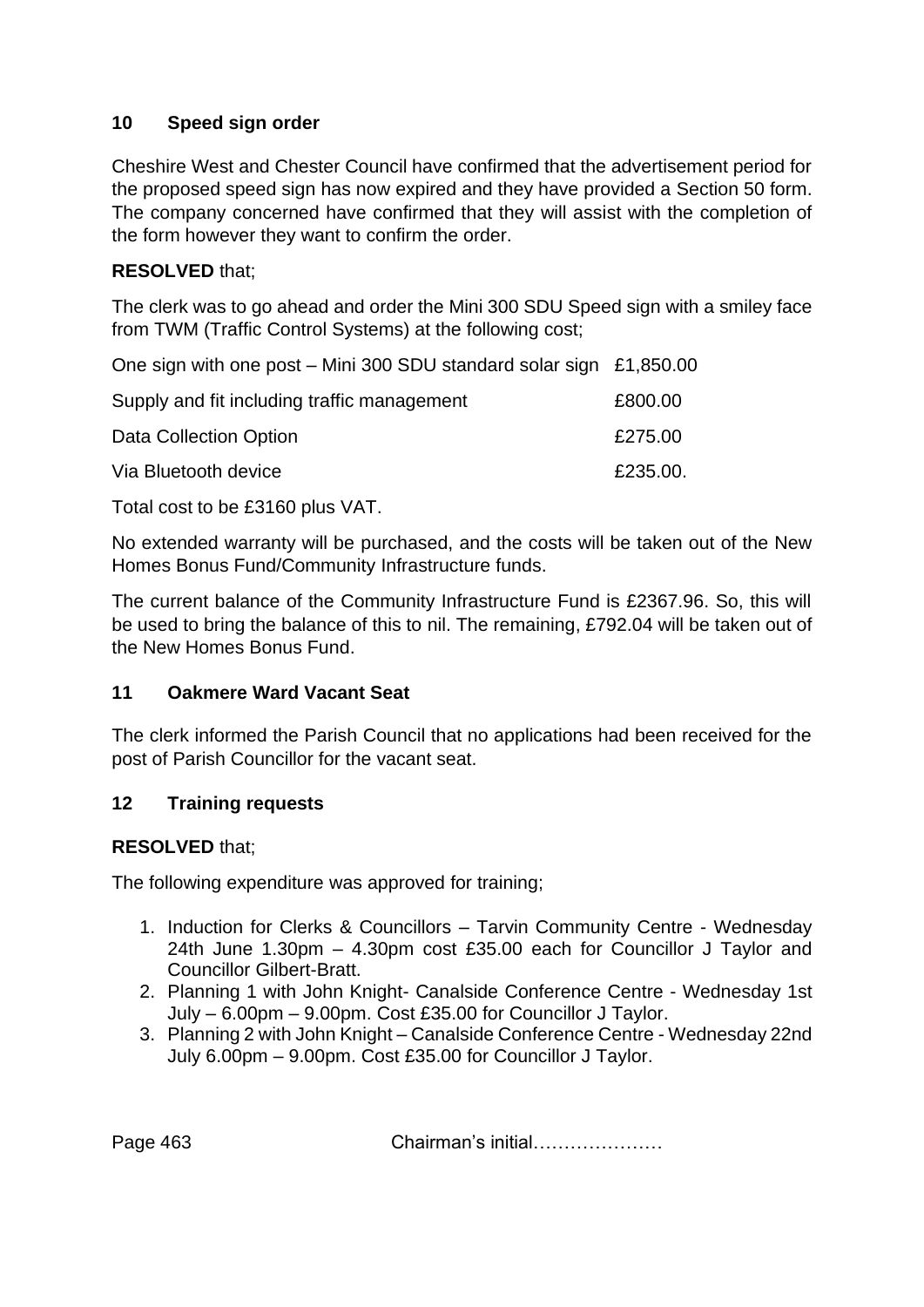# **13 Website Accessibility Statement**

Councillor J Taylor had undertaken an audit of the website and Councillor C George had looked at the issues and resolved the issues so the website would be in accordance with the new legislation.

Councillor C George has drafted a website accessibility statement.

## **RESOLVED** that;

The Parish Council adopts the website accessibly statement.

The clerk will put a copy of this on the website.

#### **14 Update from Cheshire West and Chester Councillors**

Cheshire West and Chester Ward Councillor J Leather reported that there was a meeting on Monday 20<sup>th</sup> January 2020 regarding school transport policy and Councillor J Taylor confirmed that he would attend this meeting. Cheshire West and Chester Ward Councillor J Leather reported that had he also attended two appeals with parents from the Parish both of which were successful in getting free school transport.

## **15 Councillor's report and future agenda items**

Councillor J Taylor reported that the edge of the road was very badly eroded at the top of Stoney Lane and Eddisbury Hill and that all the road was breaking up and full of potholes. The clerk was requested to report this to Cheshire West and Chester Council for their attention. This has been reported under HW162807985.

Councillor C George reported that he had received an email from a resident regarding the affordable housing on the Marley Tiles site stating that preference should be given to local people in the Parish. The clerk was asked to contact Cheshire West and Chester Council regarding this matter to see if this could be a criteria for housing allocation.

Councillor D Wheeler expressed concerns about the proposed roundabout for the Marley Tiles site. The roundabout however may slow traffic down on Station Road so there were mixed feeling regarding this.

Councillor A Bell reported that he had been contacted by a resident regarding mole hills on the field at Frith Avenue.

Councillor A Bell reported that an Amazon locker was due for installation on the platform at Delamere station.